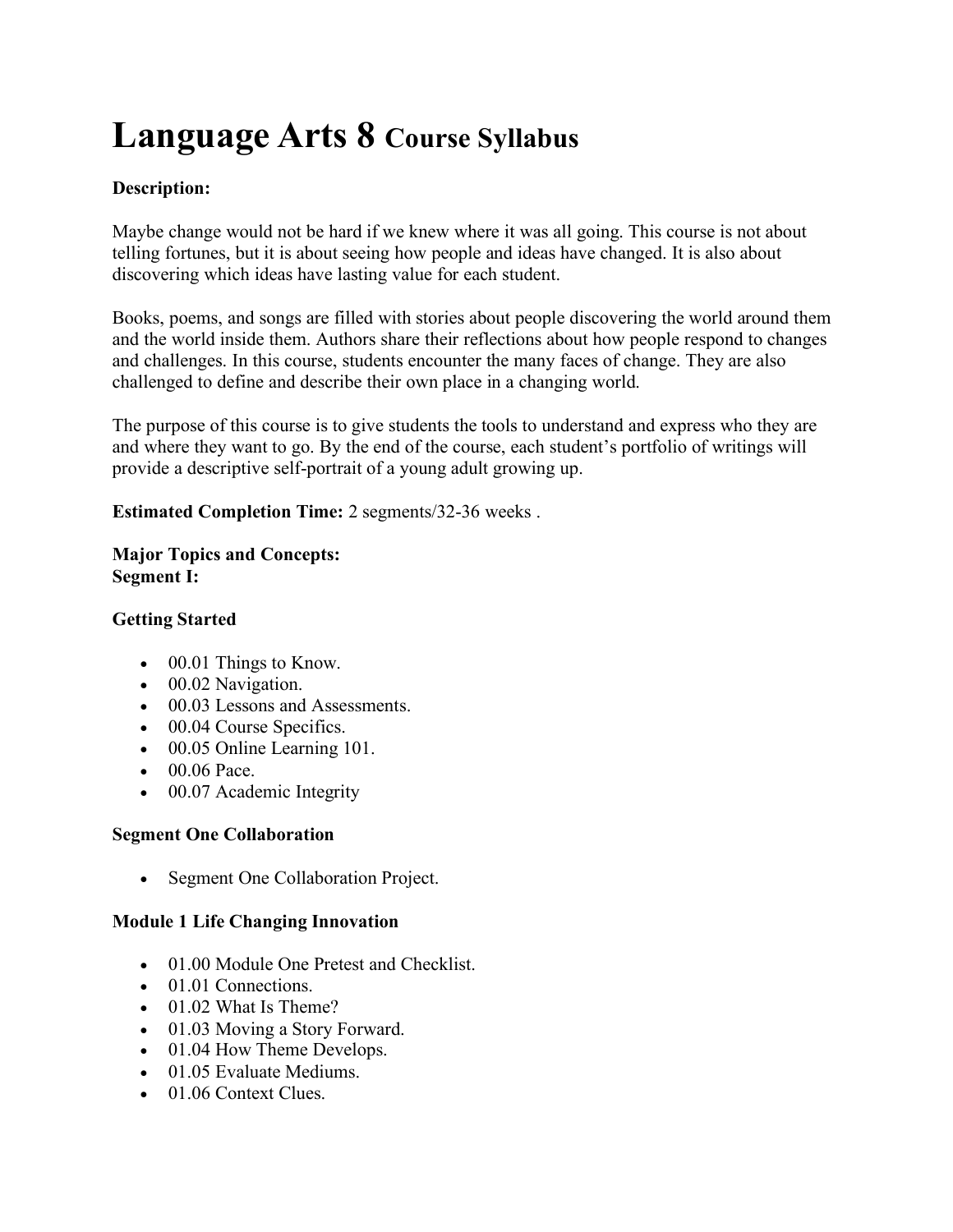- 01.07 Mature Writing.
- 01.08 Implicit or Explicit Meaning.
- 01.09 Find Main Idea.
- 01.10 Write a Summary.
- 01.11 Module One Review and Discussion-Based Assessment.
- 01.12 Module One Exam.

#### **Module 2 Social Invention**

- 02.00 Module Two Checklist.
- 02.01 Check Your Sources.
- 02.02 Choose Your Words.
- 02.03 Close Look at Organization.
- 02.04 Gather and Organize.
- 02.05 Cite Your Sources.
- 02.06 Focus on the Introduction.
- 02.07 Connect Your Ideas.
- 02.08 Support Your Ideas.
- 02.09 Syntax and Voice.
- 02.10 An Excellent Ending.
- 02.11 Module Two Review and Discussion-Based Assessment.
- 02.12 Ready to Publish.

## **Module 3 Imagine Other Worlds**

- 03.00 Module Three Checklist.
- 03.01 Whose Truth?
- 03.02 Planning Your Narrative.
- 03.03 Get Verbal.
- 03.04 The Beginning.
- 03.05 Something to Say.
- 03.06 Your Narrative Voice.
- 03.07 Transition Time.
- 03.08 Resolve and Reflect.
- 03.09 Module Three Review and Discussion-Based Assessment.
- 03.10 Imagine It Even Better.
- 03.11 Segment One Exam Part One.
- 03.11 Segment One Exam Part Two.
- 03.11 Segment One Advanced Exam Part One.
- 03.11 Segment One Advanced Exam Part Two.

## **Segment One Advanced**

- Segment One Advanced 00 Module Checklist.
- Segment One Advanced 01 What Time Is It?
- Segment One Advanced 02 What's Your Style?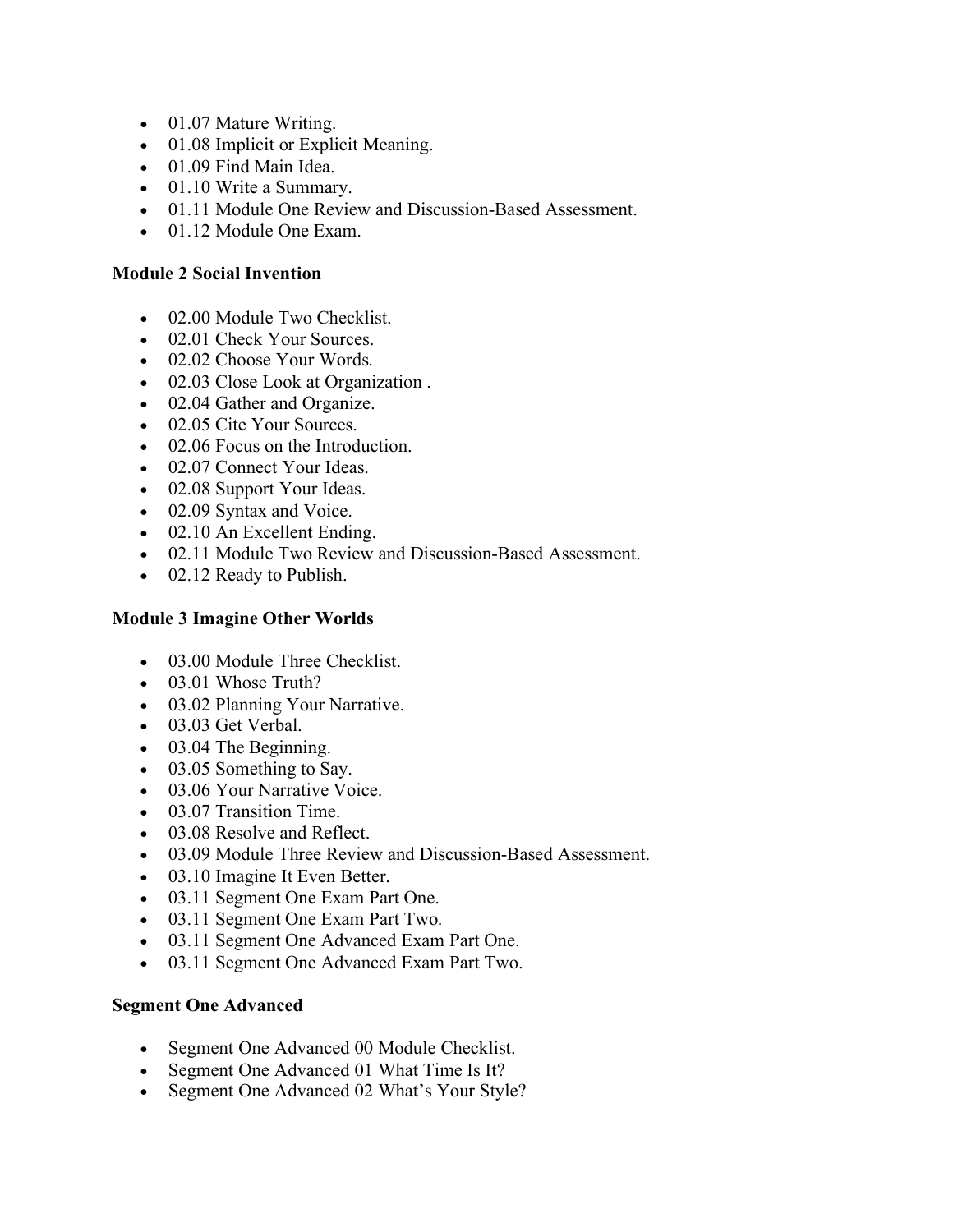• Segment One Advanced 03 What's the Genre?

## **Segment II**: **Segment Two Collaboration**

• Segment Two Collaboration Project.

#### **Module 4 Living Innovation**

- 04.00 Module Four Pretest and Checklist.
- 04.01 What a View!
- 04.02 What Do You See?
- 04.03 Write It Right.
- 04.04 Make It Memorable.
- 04.05 Thinking About Theme.
- 04.06 Ask the Ancients.
- 04.07 Dig Into Poetry.
- 04.08 Have Your Say.
- 04.09 Module Four Review and Discussion Based Assessment.
- 04.10 Module Four Exam.

#### **Module 5 Imagine the Future**

- 05.00 Module Five Pretest and Checklist.
- 05.01 Imagine the Journey.
- 05.02 Time for Tone.
- 05.03 What's Your Problem?.
- 05.04 An Engaging Perspective.
- 05.05 The Turning Point.
- 05.06 Symbolism: What Are You Implying?
- 05.07 Journey's End.
- 05.08 Moody Verbs.
- 05.09 Make Your Pitch.
- 05.10 Module Five Review and Discussion-Based Assessment.
- 05.11 Module Five Exam.

#### **Module 6 Technological Invention**

- 06.00 Module Six Checklist.
- 06.01 Changing Perspectives.
- 06.02 Know All the Players.
- 06.03 Respect Your Audience.
- 06.04 Start an Argument.
- 06.05 Words of Support.
- 06.06 Make Your Argument.
- 06.07 Emphasize Your Argument.